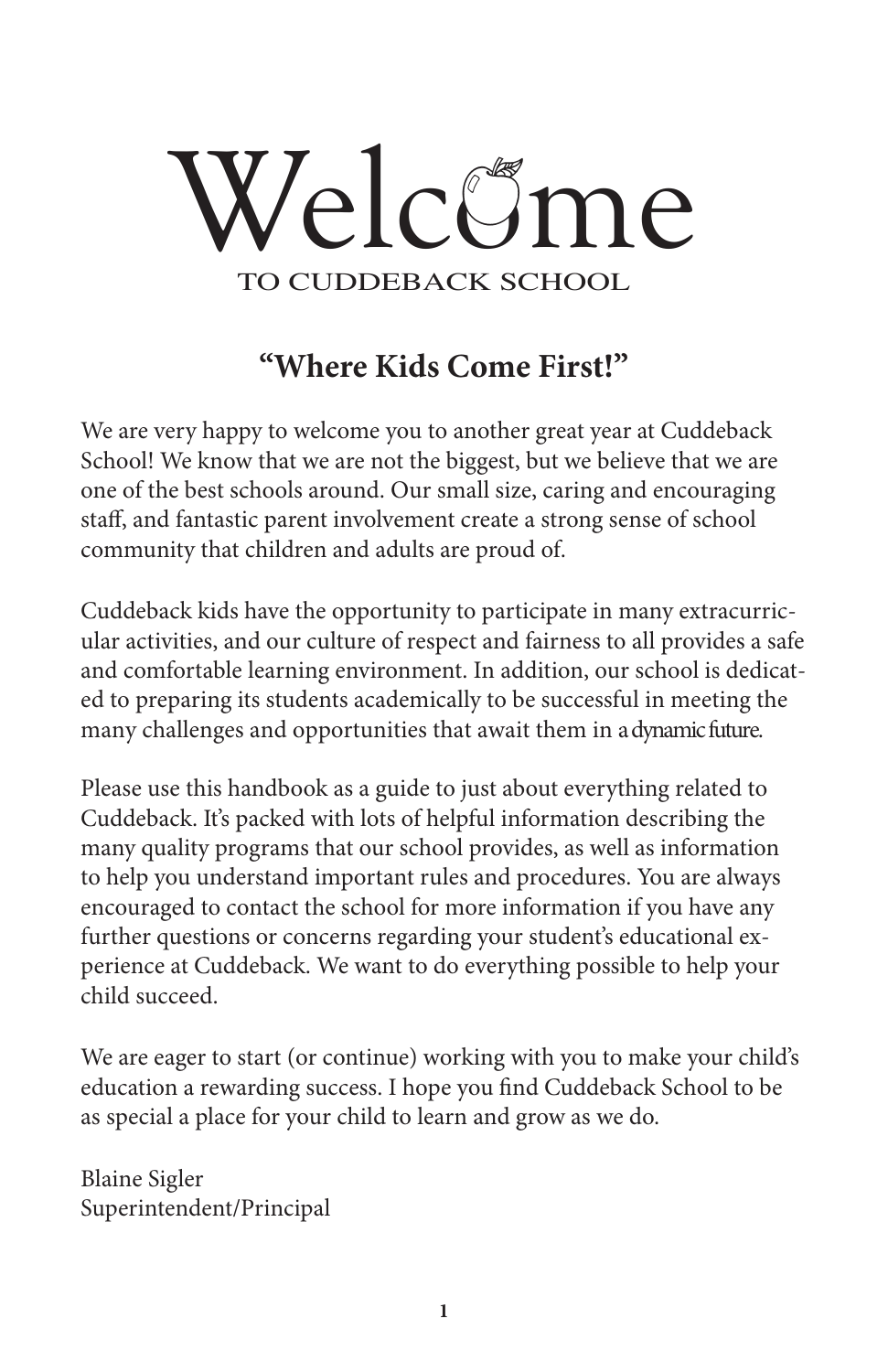# **CUDDEBACK UNION ELEMENTARY SCHOOL DISTRICT 2020-2021 SCHOOL CALENDAR**

| <b>SCHOOL</b>          |                      |                |                  |                |                | <b>Days</b>   | <b>Holidays</b>                          |
|------------------------|----------------------|----------------|------------------|----------------|----------------|---------------|------------------------------------------|
| <b>MONTH</b>           | Mon                  | <b>Tues</b>    | Wed              | <b>Thurs</b>   | Fri            | <b>Taught</b> |                                          |
| August                 |                      |                | (26)             | (27)           | 28             |               | <b>Certificated Staff Duty Days</b>      |
| Aug. 31 -              | $\star$ 31           | $\mathbf{1}$   | ${2}$            | 3              | $\overline{4}$ |               | ★First Day of School: Aug. 31            |
| Sept. 25               | $[7]$                | 8              | ${9}$            | 10             | 11             |               | Labor Day Holiday: Sept. 7               |
| <b>FIRST</b>           | 14                   | 15             | ${16}$           | 17             | 18             |               |                                          |
| <b>MONTH</b>           | 21                   | 22             | ${23}$           | 24             | 25             | 19            |                                          |
| Sept. 28 -             | 28                   | 29             | ${30}$           | $\mathbf{1}$   | $\overline{2}$ |               |                                          |
| Oct. 23                | 5                    | 6              | $\{7\}$          | $8\,$          | 9              |               |                                          |
| <b>SECOND</b>          | 12                   | 13             | ${14}$           | 15             | 16             |               |                                          |
| <b>MONTH</b>           | 19                   | 20<br>27       | ${21}$           | 22             | 23<br>30       | 20            |                                          |
| Oct. 26 -<br>Nov. 20   | 26<br>$\overline{c}$ | 3              | ${28}$           | 29<br>5        | 6              |               |                                          |
| <b>THIRD</b>           | 9                    | 10             | ${4}$<br>$[11]$  | 12             | 13             |               | Veterans' Day Holiday: Nov. 11           |
| <b>MONTH</b>           | 16                   | 17             | ${18}$           | 19             | $20*$          | 19            |                                          |
| Nov. 23 -              | 23                   | 24             | 25               | $[26]$         | $[27]$         |               | Thanksgiving Break: Nov. 23-27           |
| Dec. 18                | 30                   | 1              | ${2}$            | 3              | $\overline{4}$ |               |                                          |
| <b>FOURTH</b>          | 7                    | 8              | ${9}$            | 10             | 11             |               |                                          |
| <b>MONTH</b>           | 14                   | 15             | ${16}$           | 17             | 18             | 15            |                                          |
|                        | 21                   | 22             | 23               | 24             | $[25]$         |               | Winter Break: Dec. 21-Jan. 1             |
| Dec. 21 -              | 28                   | 29             | 30               | 31             | $[1]$          |               |                                          |
| Jan. 29                | 4                    | 5              | $\{6\}$          | $\tau$         | $\,8\,$        |               |                                          |
| <b>FIFTH</b>           | 11                   | 12             | ${13}$           | 14             | 15             |               |                                          |
| <b>MONTH</b>           | $[18]$<br>25         | 19<br>26       | ${20}$<br>${27}$ | 21<br>28       | 22<br>29       | 19            | Dr. Martin Luther King, Jr. Day: Jan. 18 |
| Feb. 1 -               | $\mathbf{1}$         | $\overline{2}$ | ${3}$            | $\overline{4}$ | $\overline{5}$ |               |                                          |
| Feb. 26                | $8\,$                | 9              | ${10}$           | 11             | 12             |               |                                          |
| <b>SIXTH</b>           | 15                   | 16             | 17               | 18             | 19             |               | Presidents' Week Break: Feb. 15-19       |
| <b>MONTH</b>           | 22                   | 23             | ${24}$           | 25             | 26             | 15            |                                          |
| March $1-$             | $\mathbf{1}$         | $\overline{2}$ | ${3}$            | $\overline{4}$ | $\overline{5}$ |               |                                          |
| March 26               | 8                    | 9              | ${10}$           | 11             | $12*$          |               |                                          |
| <b>SEVENTH</b>         | 15                   | 16             | ${17}$           | 18             | 19             |               |                                          |
| <b>MONTH</b>           | 22                   | 23             | ${24}$           | 25             | 26             | 20            |                                          |
| March 29 -             | 29                   | 30             | ${31}$           | $\mathbf{1}$   | $\overline{2}$ |               |                                          |
| April 30               | 5                    | 6              | ${7}$            | 8              | 9              |               | Easter Sunday: Apr. 4                    |
| <b>EIGHTH</b>          | $[12]$               | 13             | 14               | 15             | 16             |               | Spring Break: Apr. 12-16                 |
| <b>MONTH</b>           | 19                   | 20             | ${21}$           | 22             | 23             |               |                                          |
|                        | 26                   | 27             | ${28}$           | 29             | 30             | 20            |                                          |
| May 3 -                | 3                    | 4              | ${5}$            | 6              | 7              |               |                                          |
| May 28<br><b>NINTH</b> | 10                   | 11<br>18       | ${12}$           | 13             | 14             |               |                                          |
| <b>MONTH</b>           | 17<br>24             | 25             | ${19}$<br>${26}$ | $20\,$<br>27   | 21<br>$28\,$   | 20            |                                          |
| May 31 -               | $[31]$               | $\mathbf{1}$   | ${2}$            | $\overline{3}$ | $\overline{4}$ |               | Memorial Day: May 31                     |
| June 17                | 7                    | 8              | ${9}$            | 10             | 11             |               |                                          |
| <b>TENTH</b>           | 14                   | 15             | ${16}$           | $\star$ {17}*  | (18)           |               | *Last Day of School: June 17             |
| <b>MONTH</b>           |                      |                |                  |                |                | 13            |                                          |

2nd Trimester: 59 days **\***End of Trimester<br>3rd Trimester: 63 days {} Early Release

1st Trimester: 58 days [Holidays] and Local Recess

{ } Early Release 1:30PM<br>( ) Certificated Duty Day

Total: 180 days ( ) Certificated Duty Day Board adopted—5.13.20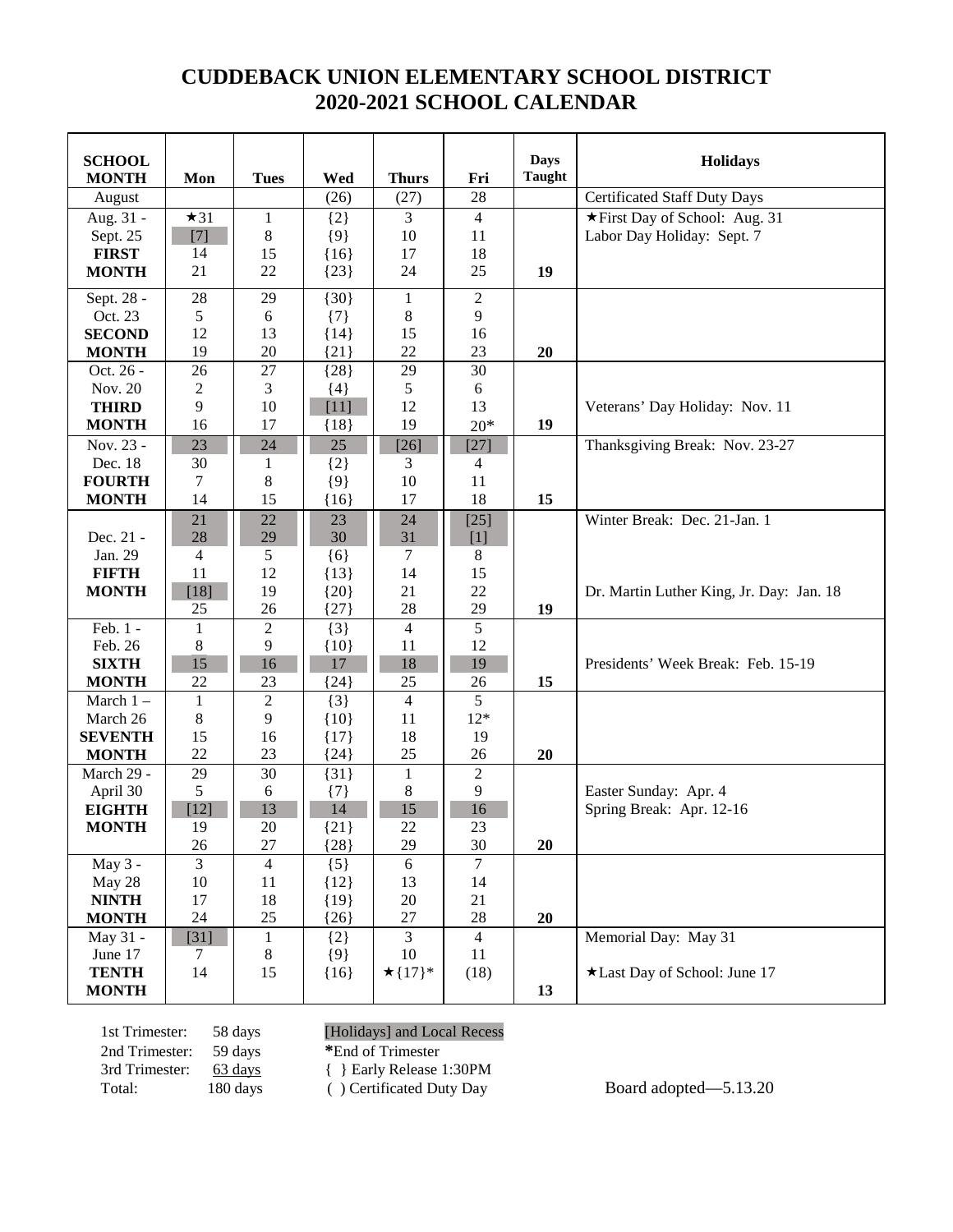#### **Administration**

Blaine Sigler

#### Superintendent/Principal

#### **Teachers**

Carla Basquez Cori Borges Laurie Bravo Ed Brenneman Berna Church Genevieve Espinoza Geri Linari Moriah Miranda Rob Orr Lindsi Reback Colleen Sagaser

#### **Classified**

Tara Arreguin Kristen Chandler Joseph Dellera Cassi Free Terri Dillingham Jesi Elmore Rebekah Glass Ronda Jensen Darren Kanen Chelsie Orr Tasha Reveles Sasha Essig Melissa Weiztel

8th Grade Teacher 6th/7th Grade Teacher 2nd Grade Teacher GATE Teacher 4th/5th Grade Teacher Intervention Teacher Resource Specialist School Counselor 3rd Grade Teacher 1st Grade Teacher TK /Kindergarten Teacher

Instructional Assistant RSP Instructional Assistant School Support Healthy Start Director/Youth Services Food Service Director Instructional Assistant RSP Instructional Assistant Excel Director Transportation/Maintenance Director District Secretary Preschool Teacher Preschool Assistant Instructional Assistant

#### **Board Members**

Harry Dibble Erik Bess **Todd Calvo Iacob Morss** Leonard Ward, Jr. President Member Clerk Member Member

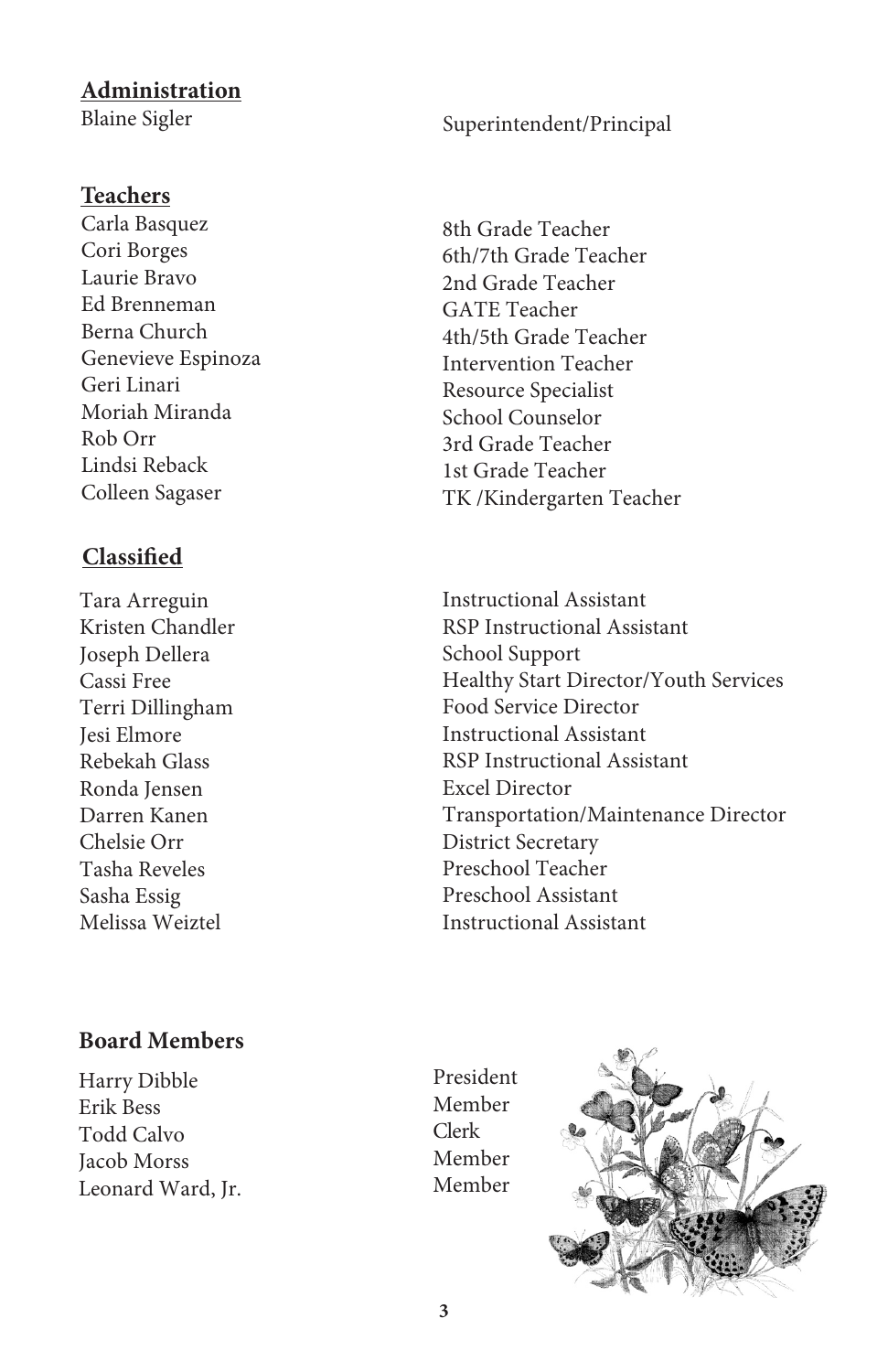# **GENERAL INFORMATION**

**Cuddeback Union Elementary School P.O. Box 7 300 Wilder Road Carlotta, CA 95528 office@cuddebackschool.org www.cuddebackschool.org**

**Office Hours:** 8:00 a.m.-4:00 p.m. **Telephone:** 768-3372 **Fax:** 768-3211 **Cuddeback Healthy Start:** 768-3860 **Excel Direct Line:** 768-9407

#### **School Hours**

K-8th grades ......... 8:20 *STARTING TIME* Lunch – TK-3 ......... 11:30-12:15 Lunch –  $4-8$  .............. 11:45-12:30 Dismiss TK .......... 12:20 Dismiss (K-2) ........ 2:15 Dismiss (3-8) ........ 3:15

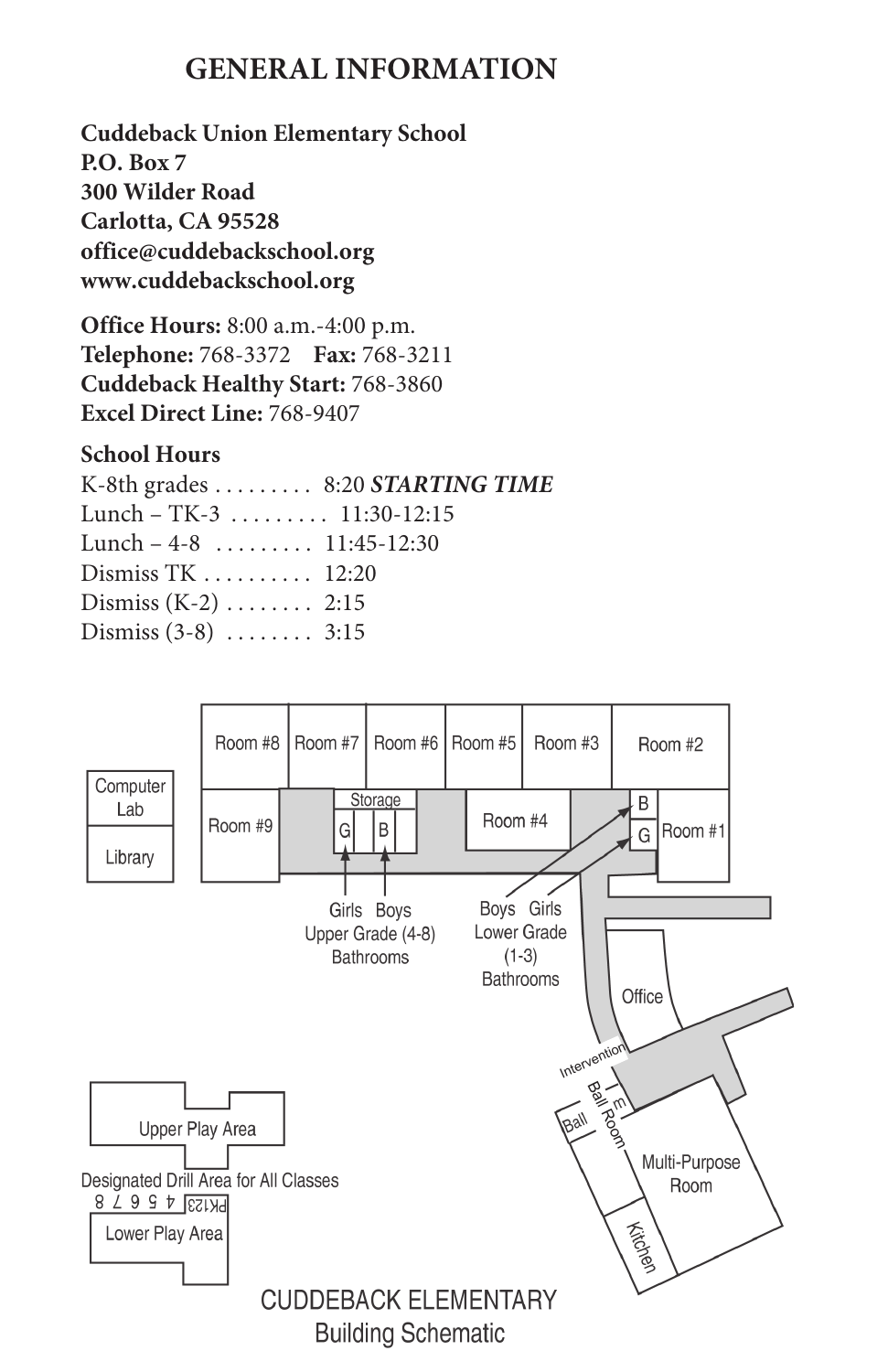# **Meetings and Organizations**

#### **School Board**

The Board of Trustees meet the second Wednesday of each month at 6:30 p.m. on the school site. Everyone is welcome to attend.

## **School Site Council**

The School Site Council (SSC) is the school's advisory group for programs such as the School Improvement Program, Title 1, Title 2, and EIA. These programs provide monies for curriculum materials, teachers' aides, library books and technology. The SSC consists of parents, teachers and community members who help oversee these programs, as well as provide support for the school and the community. These meetings are open to all parents and community members who wish to attend, and provide a forum for suggestions and concerns.

# **Parent Teacher Organization (PTO)**

There is a very active parent and teacher support group at Cuddeback School that serves many functions. PTO fundraises to support programs and materials that benefit students, such as technology, social-emotional education, and athletics, to name a few. Be sure and watch for announcements of meetings and the annual membership drive.

#### **Parental Concerns**

Your child's teacher should be your first resource in answering individual questions or concerns. If you wish further assistance you should meet with the Superintendent/ Principal. Please note that at the end of this handbook you will find Cuddeback School's Uniform Complaint Procedure. This is a Board policy. It outlines the step-by-step procedure for filing a formal complaint in the event that meeting with the teacher and the administration does not bring resolution to the problem.

## **Stakeholder Advisory Committee:**

Parents and community members are encouraged to participate in this group to provide insight and guidance to the Superintendent related to the district's goals and actions in an effort to meet the educational needs of our students. Feedback and involvement from this group is important as it helps to formulate the district LCAP.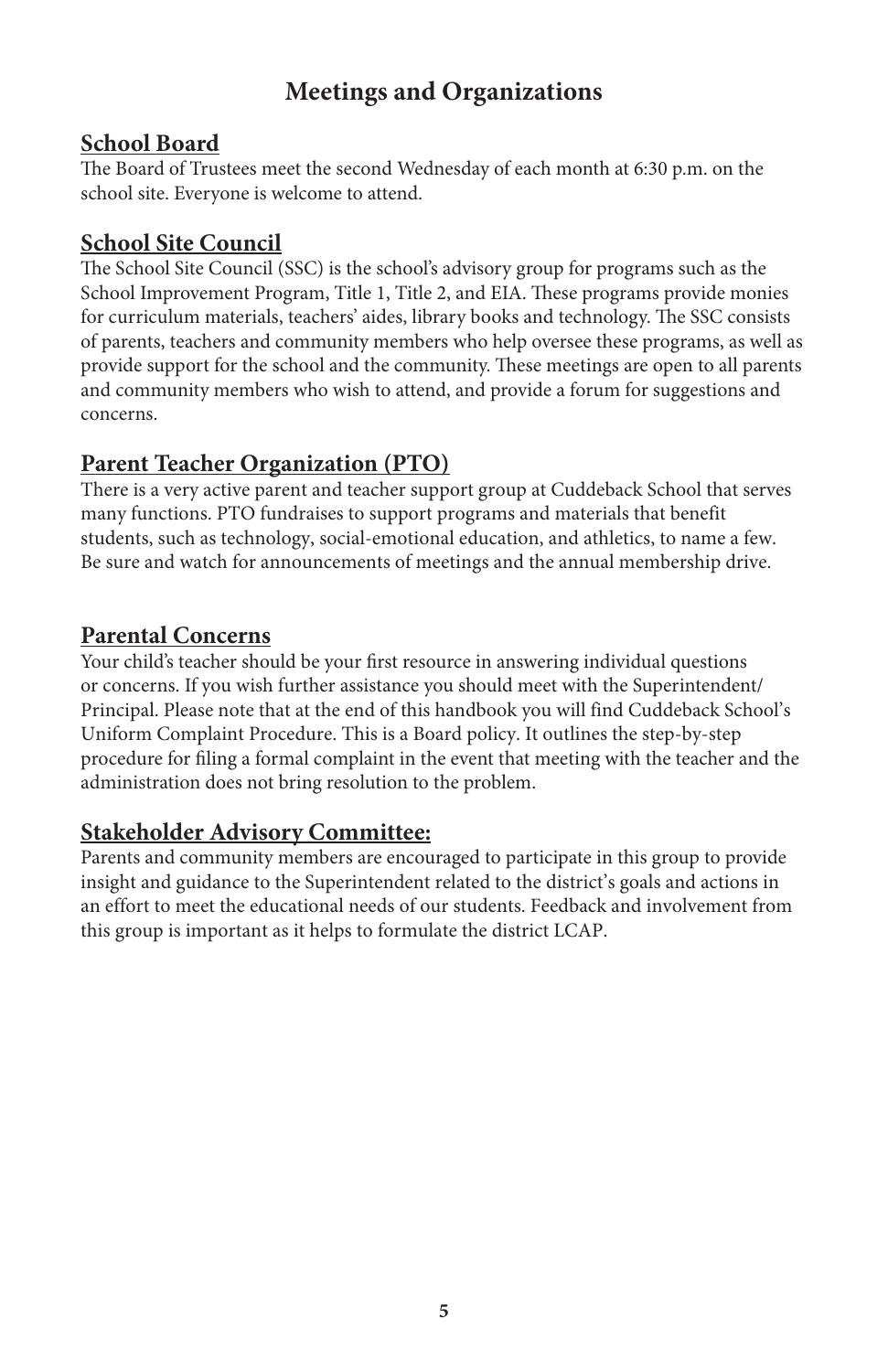# **Services/Program**

# **Cuddeback Preschool**

Cuddeback operates its own preschool. We offer a preschool curriculum serving 3- and 4 year-olds. Those living within district boundaries will be enrolled first, with additional openings going to preschoolers from other districts. Check with the preschool for current tuition rates.

Monday, Wednesday, and Friday, 8:30 a.m. - 12:00 p.m. for 4-year-old preschoolers. Students may bring a lunch or purchase one from the cafeteria.

Tuesday and Thursday, 8:30 a.m. - 11:30 p.m. for 3-year-olds. Lunch is not included.

# **Class Size Reduction**

Cuddeback School is proud to continue a tradition of small class sizes. Our primary grades comply with the LCFF requirements of maintaining at most a 24:1 student to teacher ratios. This allows primary students to receive valuable instruction time in critical areas of phonics and reading development, and mathematical concepts and procedures. We also honor the importance of small class sizes in the middle and upper grades, where student interests and learning styles vary greatly.

#### **Excel - Extended Learning Program**

Cuddeback offers an after school program for K-5 students. Children have supervised care and programs from 2:15 p.m. until 6:00 p.m. Call the school at 768-3372 or Excel at 768- 9407 for more information.

#### **School Nurse**

A school nurse is scheduled to be at our school upon request during the school year. The nurse deals with school records, state mandated health screenings, and meets with parents, students, or teachers to discuss health-related concerns.

## **School Psychologist**

We contract school psychologist services through the Humboldt County Office of Education. It is the psychologist's duty to assist the school in testing students who have academic or emotional concerns.

## **School Counselor**

Our school counselor is on-site two days per week. The counselor meets with individuals, small groups, and parents for counseling needs.

## **E.I.A.**

Economic Impact Aid is the State's version of Title 1 and is used in the same fashion.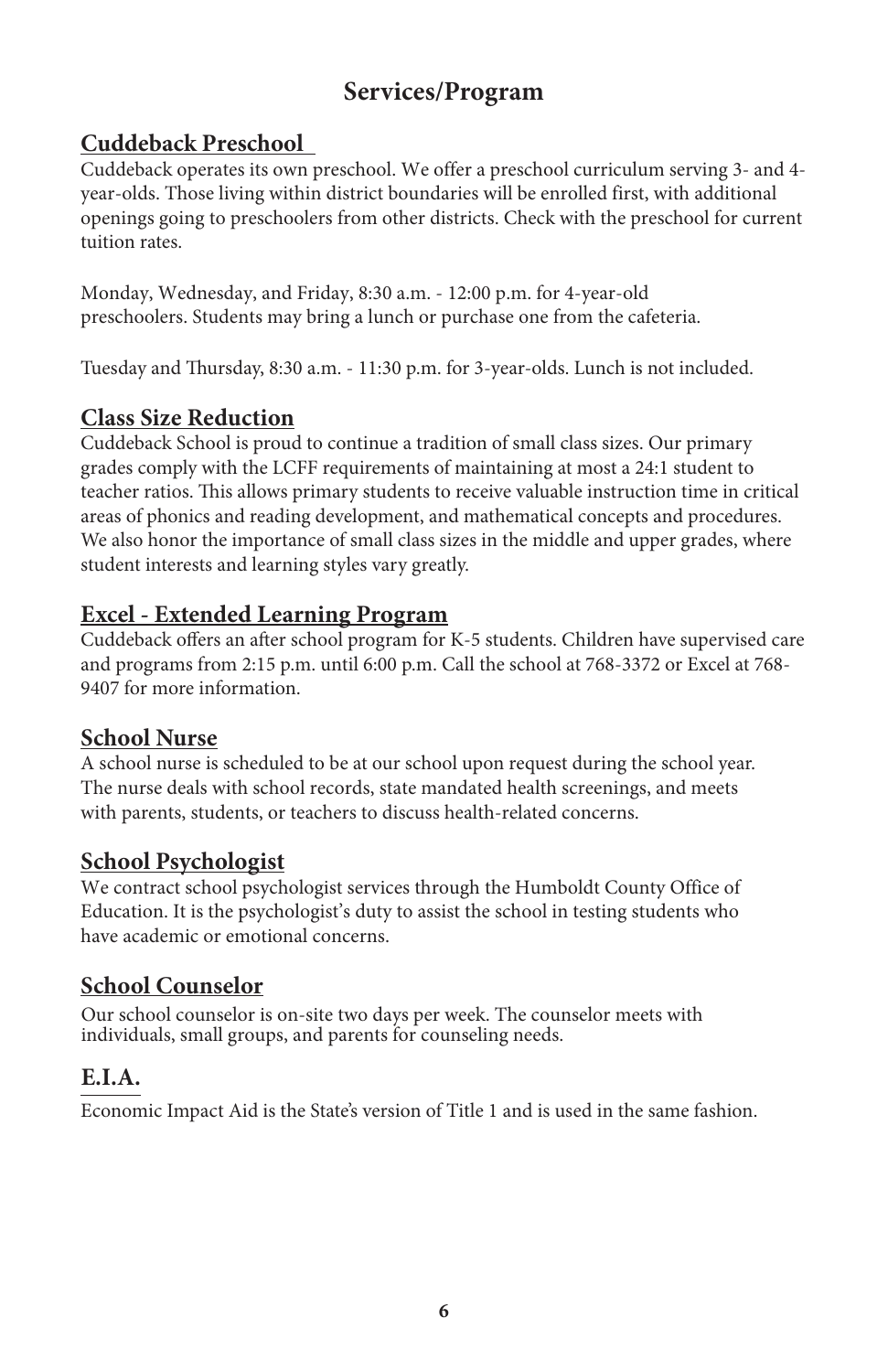# **R.S.P.**

The Resource Specialist Program is a state funded program that was developed for students with exceptional needs. If you feel your child might have a learning disability, you may request testing. You should make the request to your child's teacher or to the school office.

#### **Speech Therapy**

Speech therapy services are available to help children with speech and language related problems. Your child's teacher will contact you with any concerns in this area.

#### **Music**

As a music teacher is available, Cuddeback Elementary plans to offer both Choir and Instrument instruction to students.

# **G.A.T.E. (Gifted and Talented Education Program)**

The G.A.T.E. Program recognizes students who scores exceeds state standards for two or more consecutive years on state testing. Students may also be placed in the program based upon a Music, L/A, or Fine Arts referral.

## **Promotion/Retention**

The Governing Board expects students to progress through each grade level within one school year. To accomplish this, instruction should accommodate the variety of ways that students learn and include strategies for addressing academic deficiencies when needed. Students shall progress through the grade levels by demonstrating growth in learning and meeting grade-level standards of expected student achievement.

When a student is identified as being at risk of retention, the Superintendent/ Principal or designee shall notify the student's parent/guardian as early in the school year as practicable. The student's parent/guardian shall be provided an opportunity to consult with the teacher(s) responsible for the decision to promote or retain the student. (Education Code 48070.5)

The Superintendent/Principal or designee shall also provide a copy of the district's promotion/retention policy and administrative regulation to those parents/guardians who have been notified that their child is at risk of retention. The teacher's decision to promote or retain a student may be appealed consistent with Governing Board policy, administrative regulation and law. The burden shall be on the appealing party to show why the teacher's decision should be overruled. (Education Code 4870.5)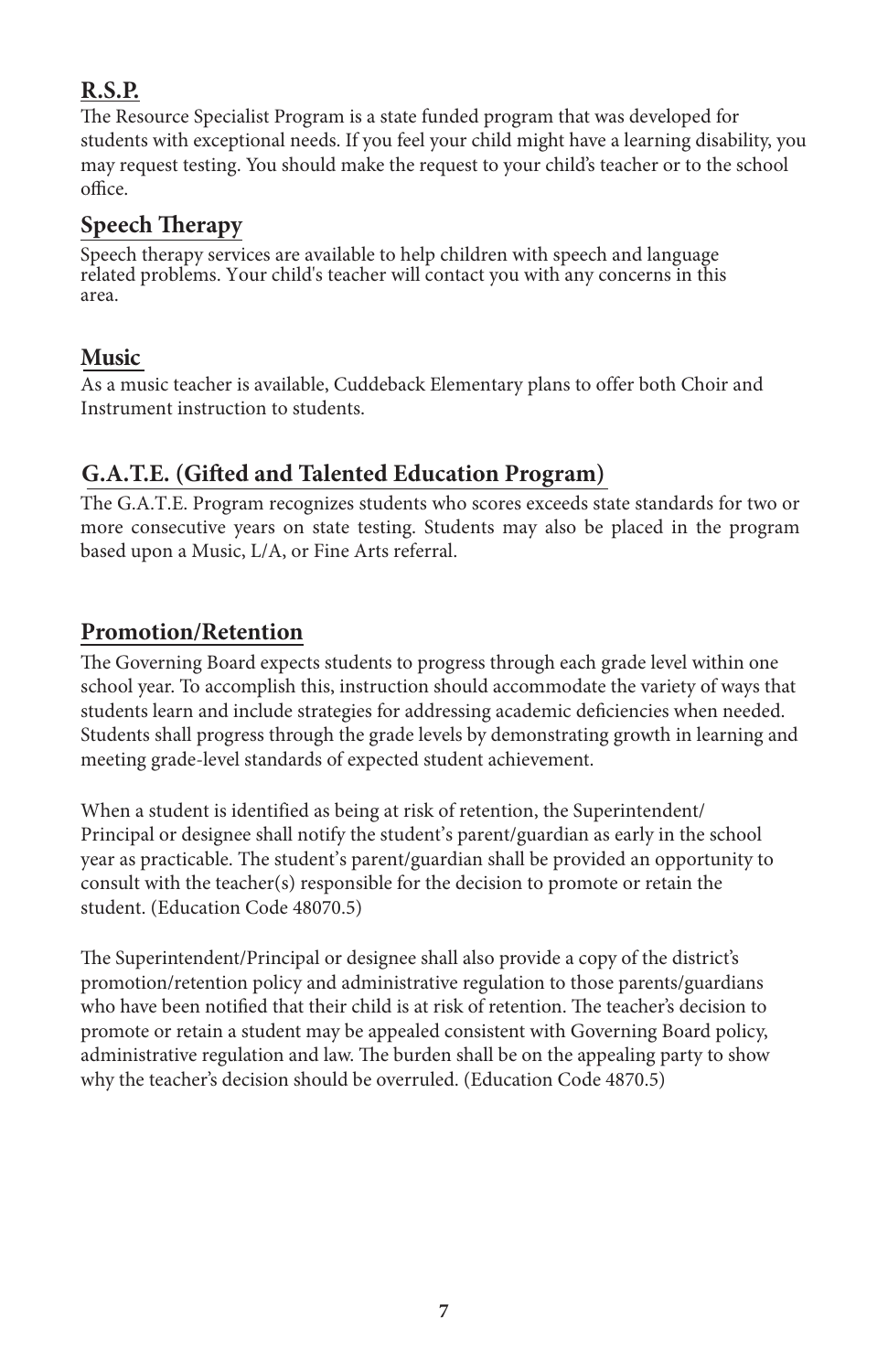# **Transportation**

Bus service is provided to students living within the district's boundaries. Riding a school behavior is a mixil of the set of the set of the set of the set of the set of the set of the set of the set of the set of the set bus is a privilege, not a right, and may be revoked for misbehavior. Students who ride the bus are expected to follow these common sense rules: 6. Remain seated until the bus stops completely

- 1. Choose a seat upon entering and do not switch
	- 2. Talk quietly
- 3. Keep all objects inside windows
- 4. Never throw things
	- 5. Never bring glass objects
	- 6. Remain seated until the bus stops completely
	- 7. Keep your hands and feet to yourself
	- 8. No food or drink on bus

Kindergarten students must be met by a parent/guardian at bus stop unless prearranged with school office.



## **Interscholastic Sports**

Cuddeback School offers athlectic opportunities for girls and boys in a variety of sports, including basketball, cross country, and volleyball.

As an athlete, each student has a position of honor and respect both in the school and/ or in the community. They will receive certain privileges such as taking local trips, participating in games with students from other schools, and wearing the uniform of Cuddeback Elementary School. To uphold this position, he/she must maintain the standards of an athlete and adhere to specific rules. Participation on a team is dependent upon behavior and maintaining a "C" average in class work. Good sportsmanship and respect for all players, coaches, officials, and fans is our highest priority.

A parent meeting will be held prior to the beginning of each individual sport. Coaches, parents and athletes are expected to attend these meetings. At this time, the expectations of coaches, athletes and parents will be outlined, the Sports' Handbook will be distributed, and appropriate forms will be signed.

## **Class Trip / Graduation**

The 7th and 8th graders take a class trip to the Bay Area every other year. This is an exciting experience for them. It also involves a big commitment on the part of each student and their parents/guardians to actively participate in the fund-raising events. Students are expected to meet acedemic and behavior requirements to be eligible to attend the trip. The next trip is scheduled for Spring, 2021.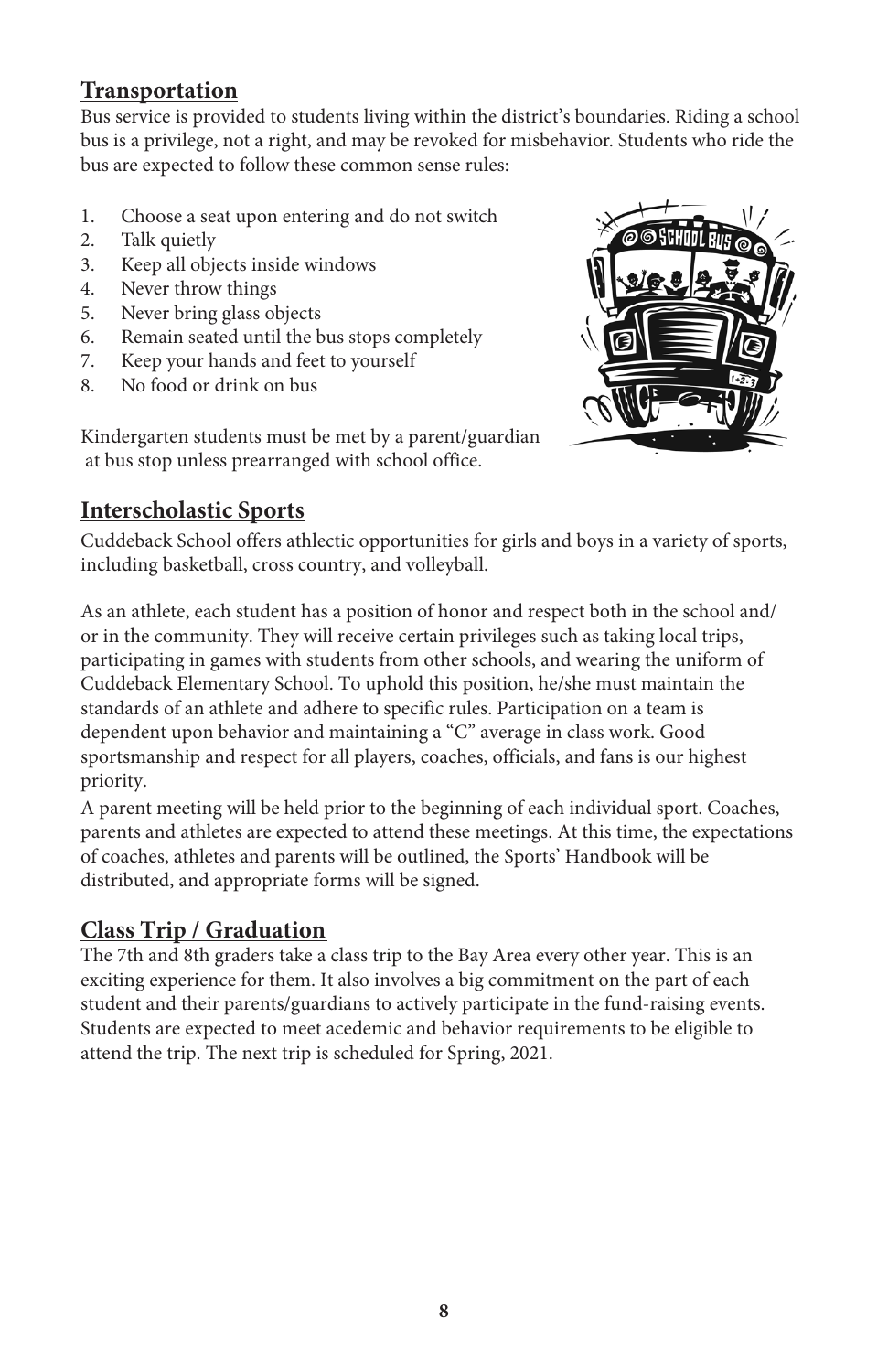## **Lunch Program**

Cuddeback School has a closed campus policy. The school provides a hot and nutritious meal every day, as well as milk for those who bring their lunch. Free and reduced meals are available for those who complete the appropriate paperwork, return it to the school office, and receive approval under state and federal guidelines. A new application must be completed each school year. (The application will be sent home at the beginning of each year, and is available in the school office if changes in status occur during the year).

#### **Meal Prices**

| Milk 50¢              |
|-----------------------|
| Lunch. \$3.25         |
| Breakfast \$1.50      |
| Reduced lunch 40¢     |
| Reduced breakfast 30¢ |
| Adult \$4.25          |





**Attendance**

Regular and punctual attendance is required for school success, and we are vitally interested in your child's attendance at school each and every day. Children need to be in school to learn! Missing instruction and the introduction of new and important information in the classroom can be an overwhelming and frustrating experience for many children.

(Call the school before 9:00 a.m.)

California state law requires all children attend every day until the age of 18, or they graduate from high school. The average child misses only eight days of school per year. Please compare this average with your own child's attendance.

Absences for any reason will be considered unexcused unless school is notified of the cause of the absence. Please call or email the office if your child is ill, or send a note when they return to school. If your child is going to be absent for five or more days for any reason (illness, trip, etc.) please contact the office and request an Independent Study contract. Your child must report to the office before being admitted to class after an absence.

Attendance is closely monitored. Excessive absences may result in referral to school attence review board.

Students arriving late, for any reason, are required to check in at the office before going to class. Tardiness can also result in disciplinary action such as a SARB referral.

## **Leaving School During the Day**

If a student needs to leave school early for an appointment or illness, they must be checked out of the office by the parent/guardian, or by the adult picking them up. The person picking them up will need to officially sign the student out.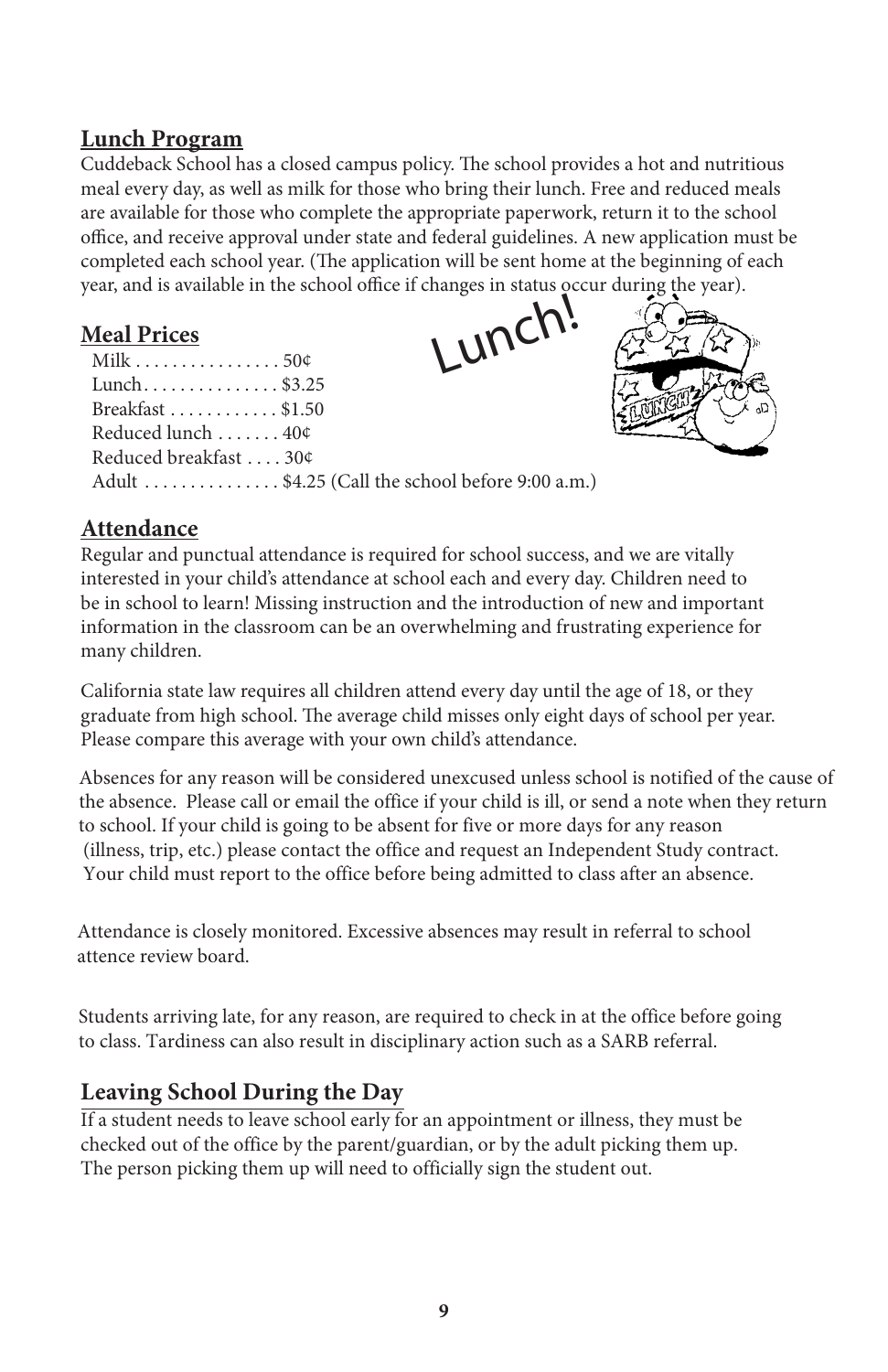# **Field trips**

Classes may take field trips during the course of the year. Field trips may include parents as chaperones, however, any children not enrolled at Cuddeback are not covered by the school's liability insurance, therefore are ineligible to attend field trips unless specifically authorized by the Superintendent/Principal.

#### **Independent Study Agreements**

Students who will miss school for 5 days, or more for any reason (illness included), must contact the office to set up an independent study agreement. It would be appreciated if the office and school staff are notified 3 days in advance in order to prepare the necessary work assignments. Without an independent study agreement on file, absences are unexcused.

## **School Accountability Report Card (SARC)**

This report is available in the office or online at: www.cuddebackschool.org/\_theme/files/19%20SARC\_Cuddeback%20Union%20ESD.pdf

## **Tobacco Free/Drug Free Campus**

Cuddeback School is a Tobacco, Alcohol and Drug Free Campus. Tobacco, alcohol and drugs are not allowed on campus at any time or under any circumstances, as dictated by Board Policies #1281.400 and 1281.450. Students will face detention, suspension, and possible expulsion. Both student and adult violators may face law enforcement involvement. Those individuals desiring cessation program information may contact the Superintendent, the school nurse, the school counselor, or the County Health Department at 445-6200.

## **Bicycles, Skateboards and Skates**

Any pupil bringing a bicycle to school is responsible for placing it in the bicycle parking area and locking the bicycle. The school cannot assume responsibility for any bicycle, helmet or safety gear.

Bicycle riders must wait until the bus has left the school grounds and is at least half way down Wilder Road before they may leave the campus.

Due to safety factors bicycles, skateboards, skates, and scooters are not allowed at any time in the hallways or near any of the buildings!

#### **Medication**

By law schools are not allowed to dispense medications to students. However, if a child is under a doctor's care and needs to receive a dose of medication during the day, the parent must send a note from the doctor directing the school to issue the medication. A form is available in the office. The form must be signed by both the doctor and the parent. This is from California Education Code 49423.

Send the medication to the office in its original container with the child's name and prescription dosage on the container. PLEASE DO NOT SEND MEDICATION IN PLASTIC BAGS. Students are not to have medication in their possession, with the exception of asthma inhalers. (a note must be on file in the office if a student is to carry an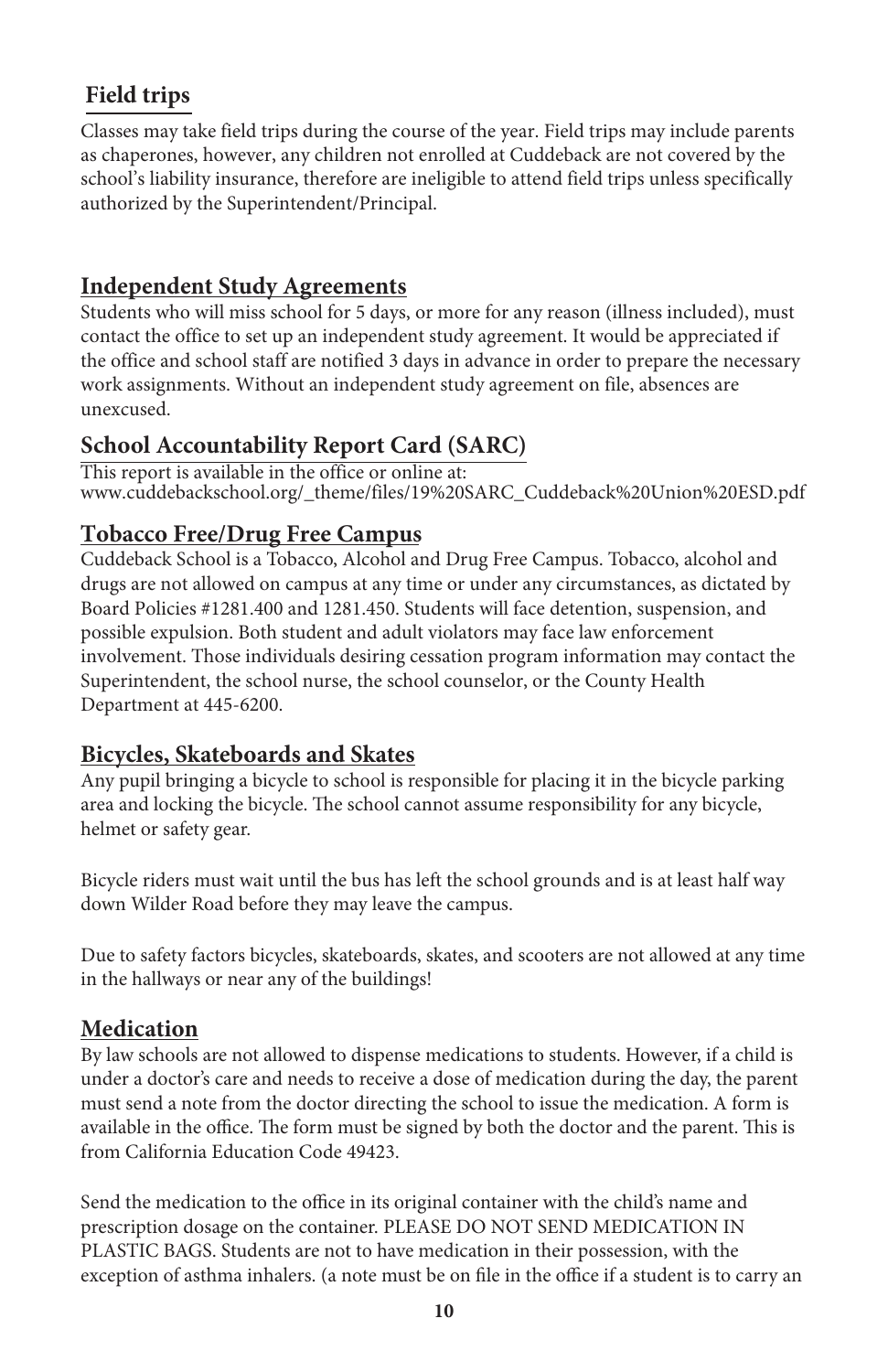asthma inhaler on their person)

Suggestion: If your child's prescription indicates three doses per day, we suggest you give the medication before school, after school and before bedtime if approved by the doctor, thus eliminating the need to send the medication to school.

Ongoing medications require a specific form to be filled out by the parent and physician. This form can be picked up at the office.

#### **Emergencies**

It is extremely important that all students remain quiet, calm, and follow the directions of the teachers during any emergency drill.

In the event of a disaster please arrange to pick up your child as soon as possible. Try to avoid calling the school, as it may be urgent that we have telephones available. Arrange with your neighbors/relatives for an alternate home to which your child may go if you are not home. This should be done each new school year. Children are released only to their parents or to an adult designated on the child's emergency form!

#### **Homework**

Homework is the responsibility of the student. It has a twofold effect, allowing the student to become more responsible and self-reliant and giving the student additional exposure to the subject matter being taught.

Homework may be requested for a student due to illness by calling the school office. Requests need to be made first thing in the morning. We will make every attempt to have work ready by the end of the day, but there is no guarantee.

#### **Textbooks**

Textbooks are a very important part of your child's education. We want each student to have the textbooks they need. As textbooks are very expensive, lost / damaged books must be paid for by the student's parent/guardian.

## **Student Discipline**

Students who break the school's rules are expected to take responsibility for the consequences. For the most part, when a rule is broken, student privileges are removed. Suspended privileges may range from losing eligibility for interscholastic games, to staying after school, etc., and community service on campus. Students who disrupt the classroom are a distraction to the teacher and other students, so they must be prepared to be inconvenienced fro their actions.

## **Dress Code**

Students attending Cuddeback are very important people. We want our students to develop a sense of personal worth and dignity. Grooming and attire are an important part of a child's self- image. It is the intent of the dress code to permit students to dress according to fashion while at the same time restricting extremes and inappropriateness in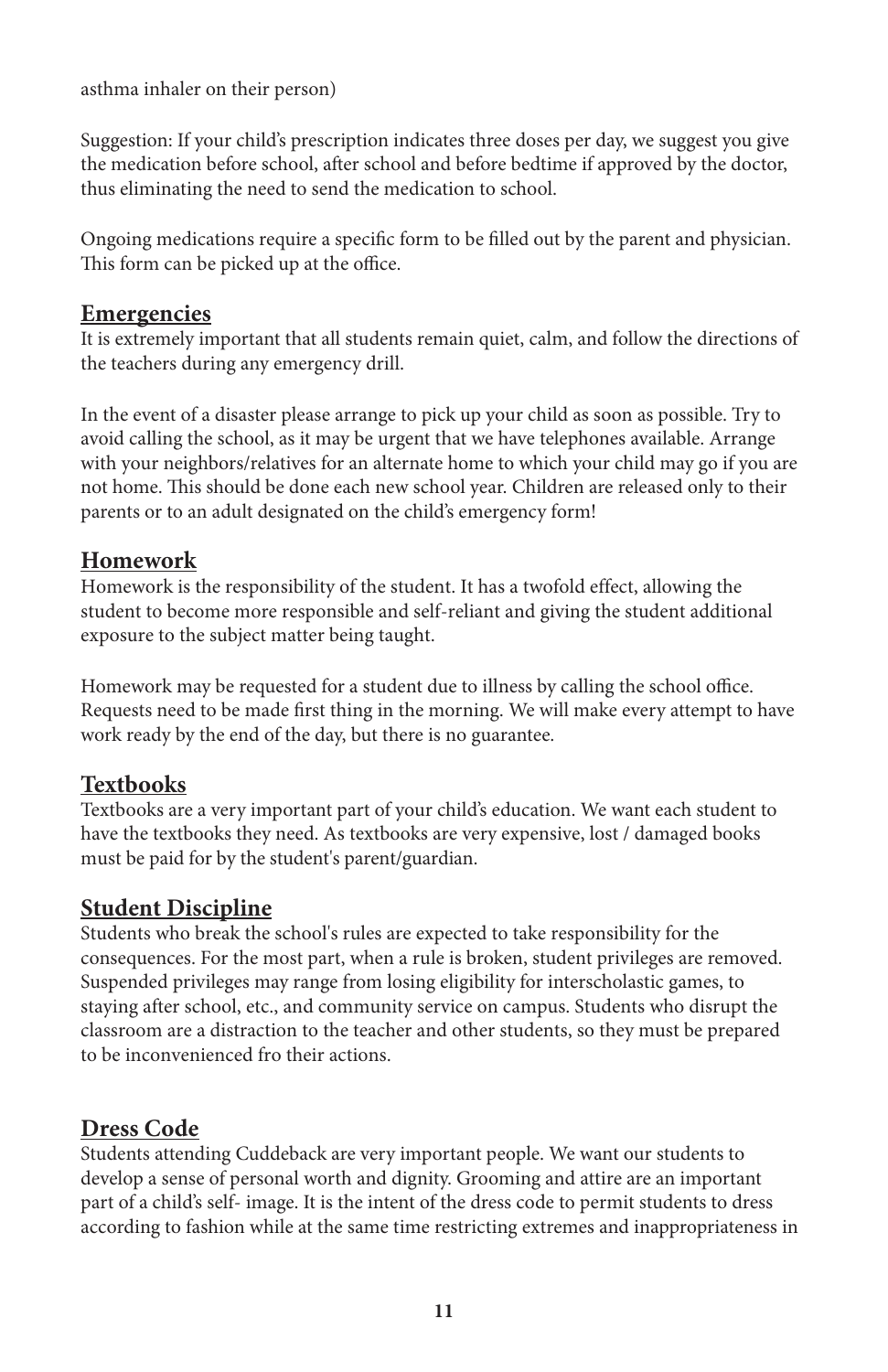grooming which distracts from the main purpose of our educational program.

When assisting your child in getting ready for school please keep in mind that "fashionable" shoes should be comfortable and practical. Children are meant to play, so their shoes should be safe to play and exercise in. We strongly discourage dress shoes, such as high heels, flimsy sandals, and plastic shoes! Shoes must have a heel strap or enclosure to ensure shoes stay in place.

If shorts are going to be worn on warm days they must be mid-thigh to knee length, no short-shorts. Half shirts, short shirts, tank tops and spaghetti strap tops are also not to be worn to school. Midriffs must be covered. Bicycling shorts and spandex/lycra work-out attire are not to be worn in place of other clothing. No gang-related clothing is allowed. Clothing/accessories may not be worn to school with inappropriate messages appearing on them. (No references to weapons, drugs, tobacco, alcohol, or sex).

#### **Articles From Home**

Students are asked not to bring toys, make-up, electronics, etc., from home unless approved by a teacher for a project or sharing. The school cannot be responsible for these items if they are lost or damaged.

#### **Telephone**

Students are allowed to use the telephone only if there is an emergency or the class-room teacher considers it absolutely necessary.

#### **Immunization**

It is the parents' responsibility to keep their child's immunizations up to date. Students whose immunizations are not current may be excluded from school. Immunizations are required by law, and only medical waivers from a doctor can exclude students from this requirement.

## **Head Lice**

Head lice are not dangerous, but they are pesky, and can become a health problem as well as lead to unexcused absences. Students may be removed from the classroom until all active lice have been eliminated. After being treated, and having all nits removed, parents must bring their child to the office for a quick check-up prior to being admitted back to school. This matter is always handled confidentially.

#### **Visitors and Volunteers**

Parents, visitors, and guardians are always welcome at school, but it is important that the classroom teacher be notified well in advance of your visit. Vistors are required to sign in at the office.

#### **Asbestos**

Each year, the Asbestos Hazard Emergency Response Act (AHERA), requires that we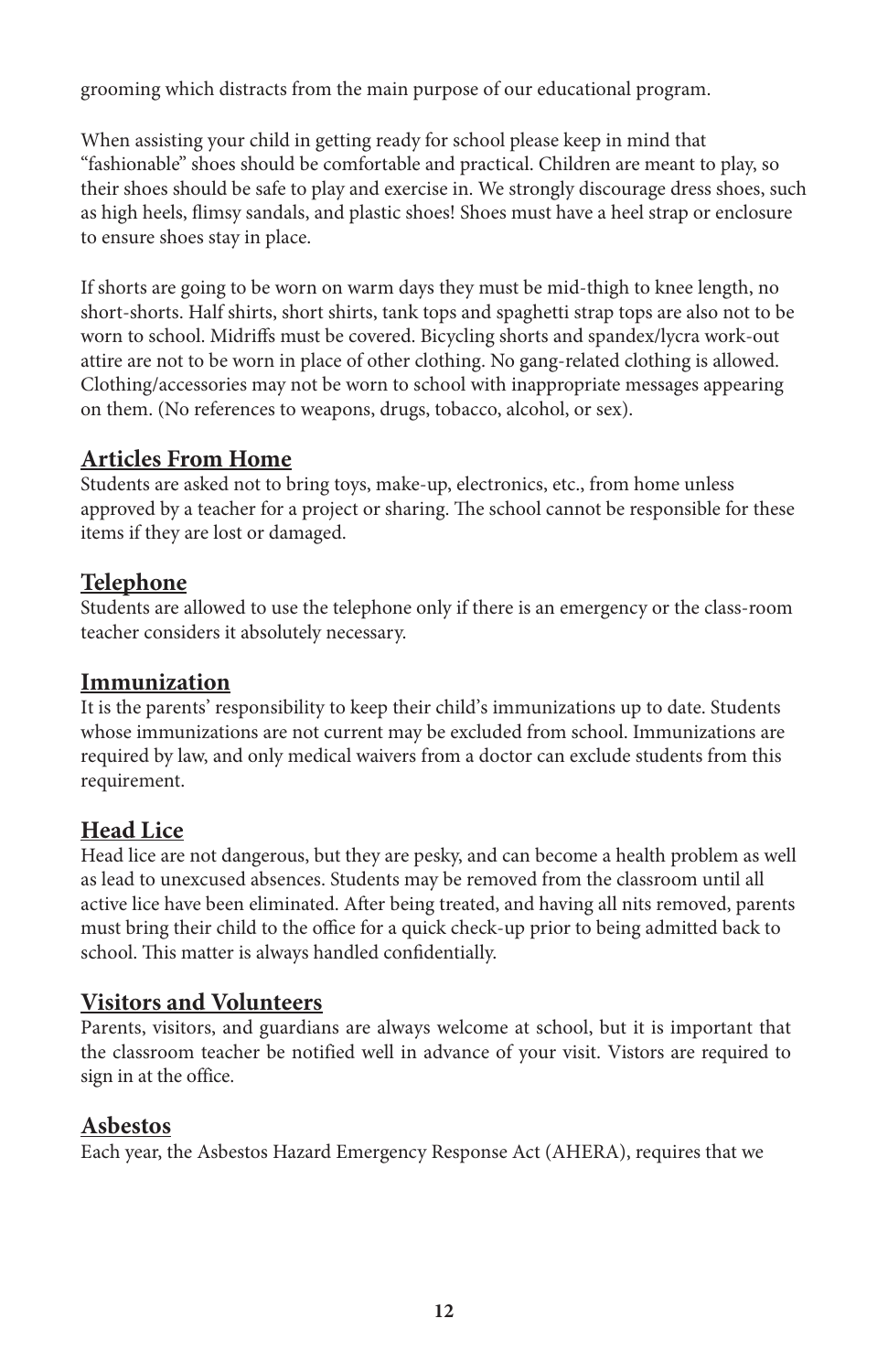notify you that there is a plan available for review that covers types of asbestos found in the school. Our management plan contains information regarding inspections, and response actions.

# **Confidentiality**

Cuddeback School carefully maintains the confidentiality of each and every student. At the beginning of every year parents receive a copy of their rights and responsibilities as set forth in California Education Code 48980. We ask that you sign and return it to school, indicating that you have been informed of the rights and responsibilities. On the card you have the opportunity to further express your desire not to have any information released on your child by checking one or both boxes. You do not have to check either box if there is no need.

#### **Sexual Harassment/Anti-Bullying**

Cuddeback School has a Sexual Harassment/Anti-Bullying Policy in effect. You may request a copy of this policy at any time in the school office. All employees receive a copy of the policy, and this policy will be explained and discussed with students at the beginning of, and periodically during the course of, the school year.

## **Cell Phones**

Students are not allowed to use cell phones during classroom or recess time without teacher permission. Misuse of cell phones will result in confiscation. The phone will only be released to a parent/guardian. Continued misuse of student cell phones will result in further discipline.

## **Wellness Policy on Physical Activity and Nutrition**

The Cuddeback Union School district is committed to providing school environments that promote and protect children's health, well being, and ability to learn by supporting healthy eating and physical activity.

The governing board recognizes the important connection between a healthy diet and the positive benefits of physical activity with a student's ability for academic achievement. We believe that good health fosters student attendance and education.

- 1. The District will provide education in the areas of nutrition, health, and physical activity that incorporate California Standards to foster life-long habits of healthy eating and physical activity. Wellness in the District will be advanced by articulation of all aspects of the school environment that contribute to a healthy lifestyle. This can be accomplished by a connection between health education, school meal programs, and activities that involve the community.
- 2. The District's Child Nutrition Programs shall comply with federal, state, and local requirements. Child Nutrition Programs will be accessible to all children.
- 3. School-based activities, including before- and after-school programs, will be aligned with the wellness policies.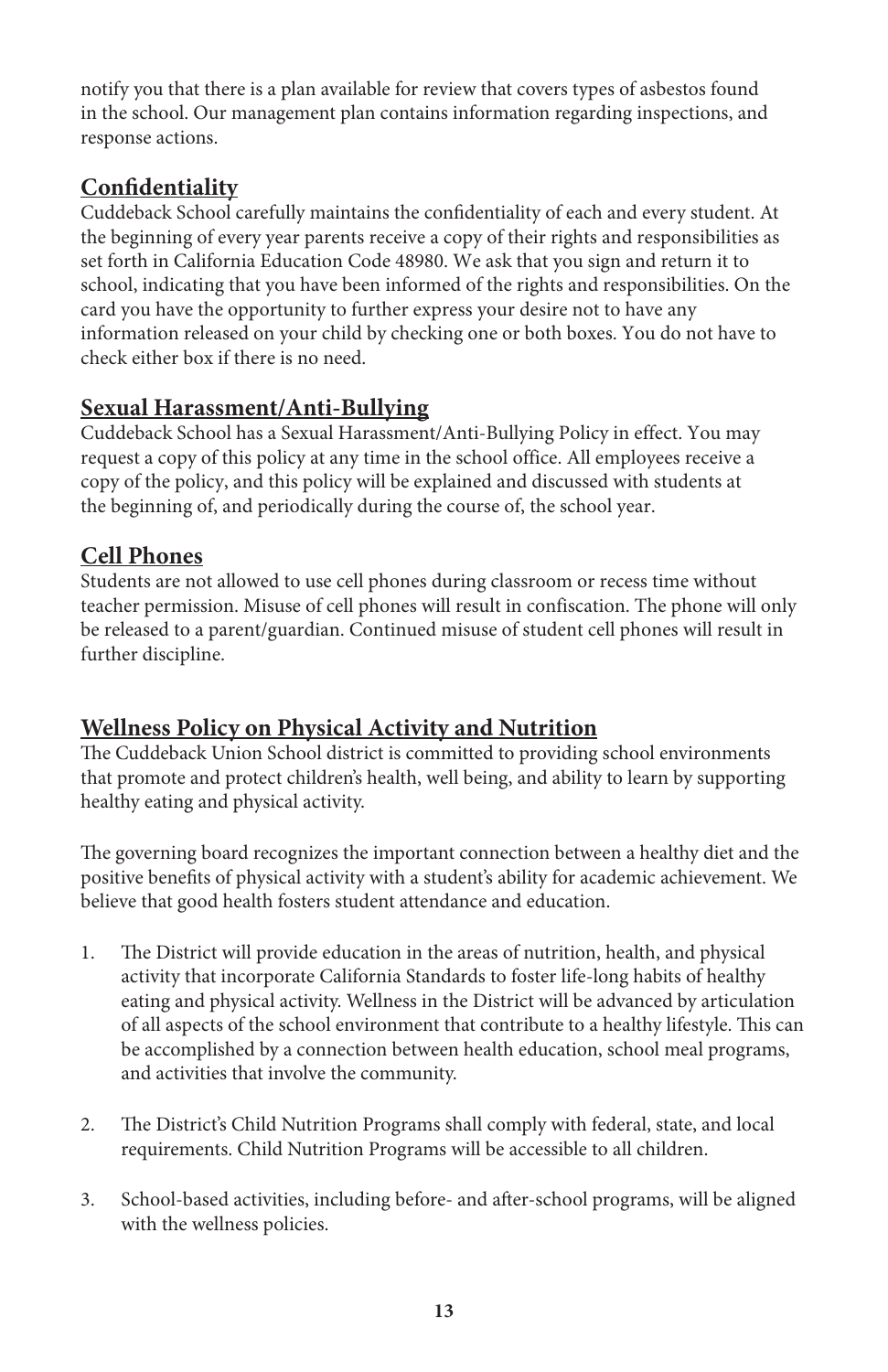- 4. Foods and beverages made available on campus (including vending concessions, a la carte, student stores, and fund-raising) during the school day shall be in accordance with the Code of Federal Regulations and the California Education Code.
- 5. The school meal environment will be a safe, comfortable, and pleasing space. Sufficient time will be provided for eating meals. Use of food as a form of reward and use of food or physical activity as a form of punishment is not permitted.
- 6. Foods made available by the school meal program will comply with the state and local food safety and sanitation regulations. Hazard Analysis and Critical control Points (HACCP) plans and guidelines are implemented to prevent food-borne illness in schools.
	- a. The Board shall adopt nutrition guidelines selected by the district for all foods available on each campus during the school day, with the objectives of promoting student health and reducing childhood obesity.
	- b. The Board believes that foods and beverages available to students at district schools should support the health curriculum and promote optimal health. Nutrition standards adopted by the district for all foods and beverages sold to student, including foods and beverages provided through the district's food service program, student stores, vending machines, fundraisers, or other venues, shall meet or exceed state and federal nutrition standards.
	- c. The Superintendent or designee shall encourage school organizations to use healthy food items or non-food items for fundraising purposes.
	- d. School staff shall encourage parents/guardians or other volunteers to support the district's nutrition education program by considering nutritional quality when selecting any snacks, which they may donate for occasional class parties and by limiting foods, or beverages that do not meet nutritional standards to no more than one food or beverage per party. Class parties or celebrations shall be held after the lunch period when possible.
- 7. The Governing Board desires to provide a physical education program that builds interest and proficiency in movement skills and emphasizes students' life-long fitness through physical activity. Physical education activities teach students how to cooperate in the achievement of common goals, as well as promoting high levels of personal achievement and a positive self-image.
- 8. Cuddeback School will make every effort to create and expand community partnerships to increase the range of physical activity options available to students and staff, on and off campus.
- 9. An administrative team consisting of a minimum of one staff member and one parent will review the policy. The team will conduct a baseline assessment of the school's existing nutrition and physical activity environment using the School Health Index and/or the California Standards. An assessment one subsequent year and every three years thereafter will review policy compliance, assess progress, and determine areas in need of improvement. The superintendent or designee will prioritize areas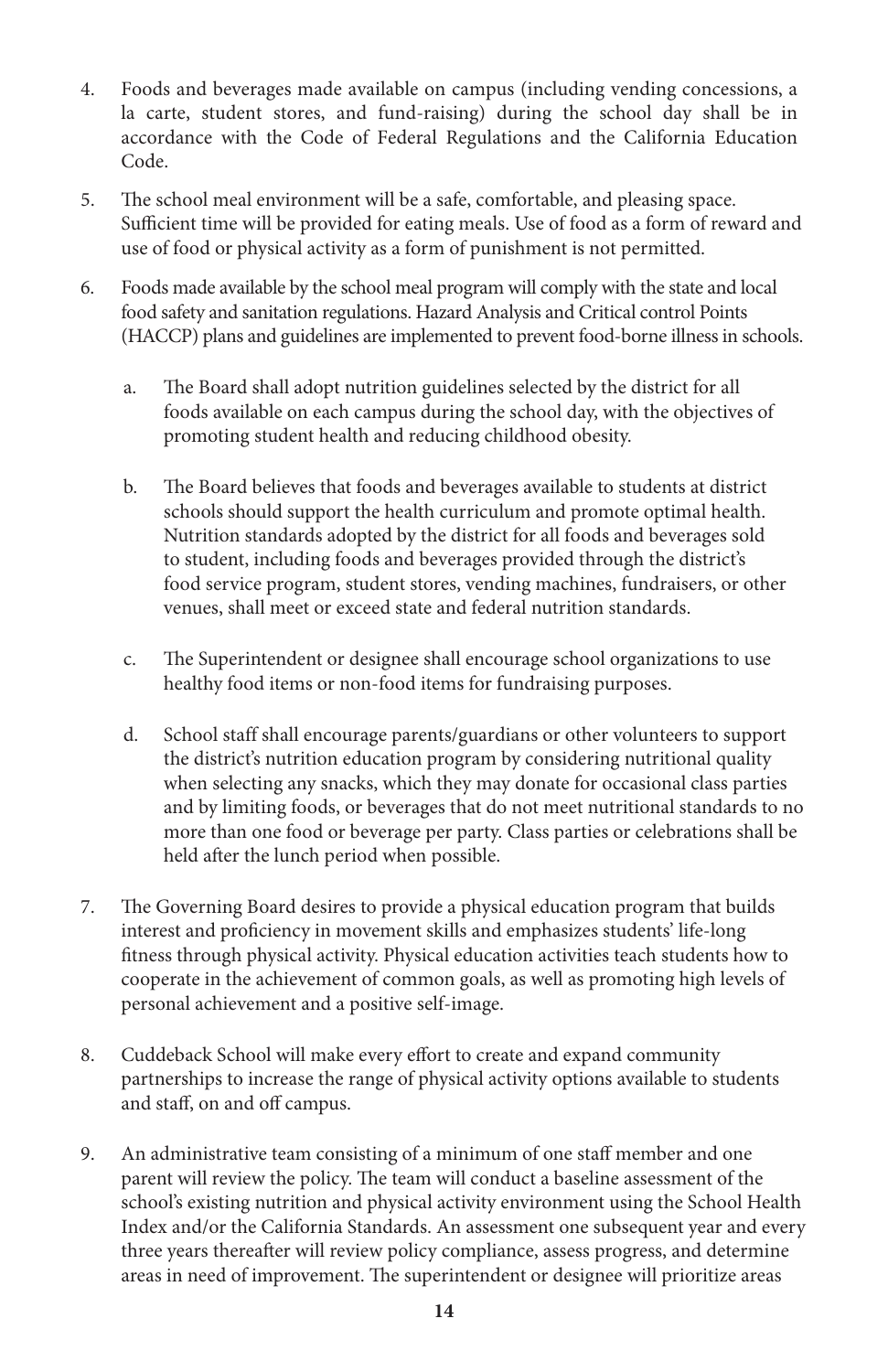needing improvement and develop plans for implementation.

10. The superintendent or designee will ensure compliance with established district-wide nutrition and physical activity wellness policies.

#### **Wellness Policy on Physical Activity and Nutrition (Continued)**

#### **Legal Reference:**

#### **EDUCATION CODE**

38080-38103 Cafeteria, establishment and use 45103.5 Contract for management consulting services; restrictions 49066 Grades; physical education class 49430-49436 Pupil Nutrition, Health and Achievement Act of 2001 49490-49493 School Breakfast and lunch programs 49500-49505 School meals 49510-49520 Nutrition 49530-49536 Child Nutrition Act 49540-49546 Childcare food program 49547-49548.3 Comprehensive nutrition services 49550-49560 Meals for needy students 49570 National School Lunch Act 51241 Temporary or permanent exemption from physical education 51242 Exemption from physical education for athletic program participants 52316 Excuse from attending physical education classes 60800 Physical performance test

#### **HEALTH AND SAFETY CODE**

113700-114455 California Uniform Retail Food Facilities Law

#### **CODE OF REGULATIONS, TITLE 5**

3051.5 Adapted Physical Education for Individuals with Exceptional Needs 10060 Criteria for Physical Education Program 15500-15501 Food sales by student organizations 15510 Mandatory meals for needy students 15530-15535 Nutrition education 2660-15565 School lunch and breakfast programs

#### **CODE OF REGULATIONS, TITLE 15**

4346 Exemption from Physical Education

#### **UNITED STATES CODE, TITLE 29**

794 Rehabilitation Act of 1973, Section 504

#### **UNITED STATES CODE, TITLE 42**

1751-1769 School lunch programs 1771-1791 Child nutrition, including: 1773 School Breakfast Program